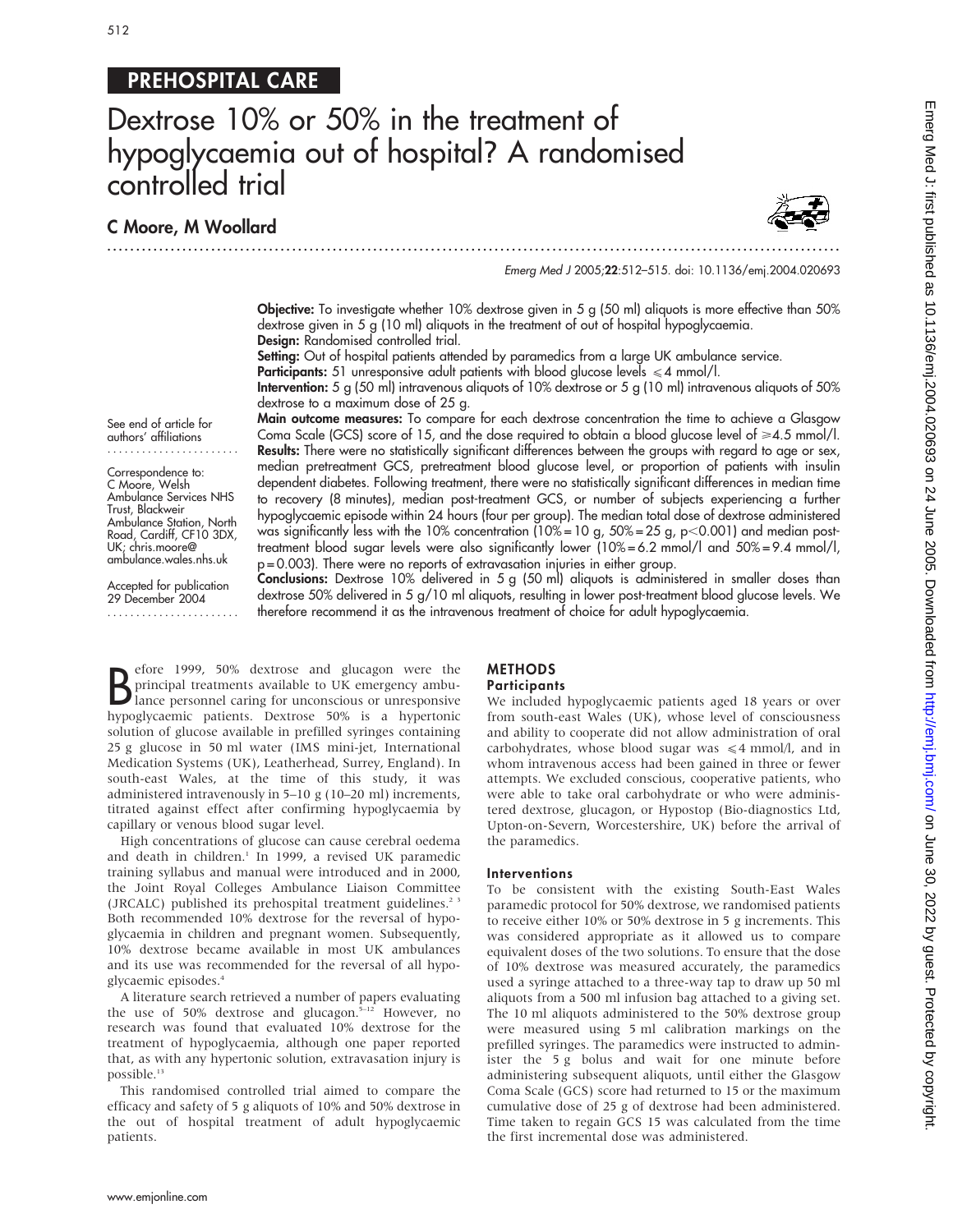

Figure 1 CONSORT flow chart illustrating the recruitment of patients for the present randomised controlled trial. hypo, hypoglycaemic episode in 24 hours.

## **Outcomes**

Our key outcome measure for this study was intergroup comparison of the time taken to regain a GCS score of 15 following the administration of two concentrations of dextrose. Secondary outcome measures included post-treatment blood glucose levels, the total dose of dextrose given, and the time required to achieve a capillary blood sugar level of  $\geq 4.5$  mmol/l, measured using Roche Accu-Check "Advantage" blood glucose meters and test strips (Roche Diagnostics Ltd, Bell Lane, Lewes, East Sussex, UK). The paramedics were asked to record incidences of extravasation and to score the convenience of administering each concentration of dextrose using a Likert scale. The researchers followed up all patients to determine whether there had been a recurrent episode of hypoglycaemia within 24 hours of treatment.

# Consent

Due to the confused or unconscious state of hypoglycaemic patients it was not possible to obtain informed consent from the participants prior to recruitment into the trial. Instead, when they were recovered and oriented after treatment, the paramedics informed them that they had been recruited for a study that was comparing the efficacy of two different concentrations of dextrose. Each participant was given an information pack describing the trial with a form and preaddressed envelope so that participants could withdraw their data from the study at any time. Ethical approval was

obtained from the Bro Taf Health Authority Local Research Ethics Committee.

#### Sample size

Following a pilot study, it was established that a total sample size of 50 was required (25 subjects per group) to detect a three minute difference between the groups in a return to full consciousness (GCS 15), with power of 0.85 and  $\alpha$  of 0.05.

#### Randomisation

A total of 240 study forms (120 per group) identifying the concentration of dextrose to be administered were prerandomised for order using SPSS (version 10.0.5) and assigned a unique sequential number. Each form was put in an opaque envelope and packed in consecutively numbered groups of 10, which were then placed in participating ambulance service vehicles. Following confirmation that a subject met the inclusion criteria, paramedics responsible for their care opened the lowest numbered envelope remaining in the vehicle's pack and administered the dextrose concentration detailed on the study form inside. The randomisation sequence was concealed and held by one of the chief investigators until recruitment was completed.

### Blinding

Due to the differences in appearance of the two formulations of dextrose it was not possible to blind the paramedics to the concentration of dextrose given.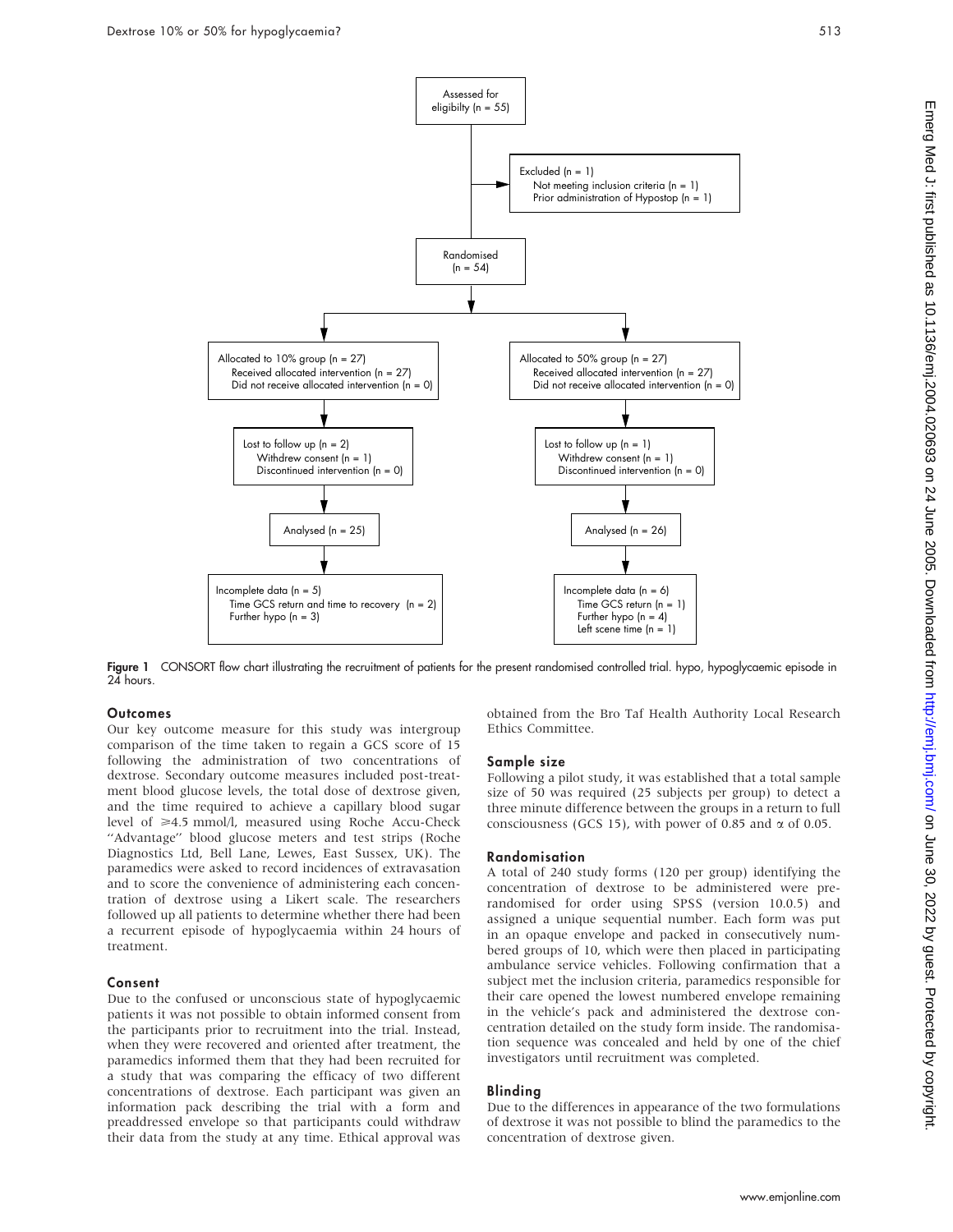|                                     | 10% Group $(n = 25)$                   | 50% Group $(n = 26)$                    | Difference, p value        |
|-------------------------------------|----------------------------------------|-----------------------------------------|----------------------------|
| Age                                 | 56 (22 to 93, 38 to 74)                | 54 (22 to 81, 43 to 66)                 | $-2$ , p=0.692             |
| Pretreatment GCS                    | $4(3 \text{ to } 14, 3 \text{ to } 8)$ | $6(3 \text{ to } 14, 3 \text{ to } 12)$ | $+2$ , p=0.400             |
| Pretreatment blood glucose (mmol/l) | 1.50 (0.00 to 3.80, 1.20 to 1.80)      | 1.40 (0.00 to 3.70, 0.78 to 1.83)       | $-0.1$ , p=0.317           |
|                                     | Proportion (%)                         | Proportion (%)                          | Difference (95% CI, p)     |
| Male                                | 15/25 (60)                             | 16/26 (62)                              | $+2\%$ (-28 to +25%, p=1)  |
| Insulin dependent diabetes          | 21/25(84)                              | 22/26(85)                               | $+1\%$ (-22 to +21\%, p=1) |

# Statistical methods

We used SPSS to conduct the Mann–Whitney U test for intergroup comparisons of age, pretreatment and posttreatment GCS and blood sugar, total dose of dextrose administered, time to recovery, time on scene, and ease of administration. StatsDirect (version 2.2.78, CamCode, Ashwell, UK) was used to calculate p values and 95% confidence intervals for intergroup differences in proportions with regard to sex, insulin dependent diabetes, and posttreatment recurrent hypoglycaemia.

# RESULTS

#### Demographics and recruitment

We collected the data for this study from 28 October 2002 to 25 October 2003. See fig 1 for details of patient recruitment. A total of four randomisation envelopes were opened out of sequence. In two cases this did not alter the dextrose concentration that should have been administered had the correct envelope been selected. No evidence of a deliberate attempt to break the randomisation sequence was identified. We analysed the data on an intention to treat basis. We are aware of one protocol violation. One of the participants in the 10% group received a total dose of 30 g rather than 25 g. This was a result of a paramedic failing to use a three-way tap and setting up a free running drip instead.

There were no significant differences between the groups in age or sex characteristics or the number of patients with insulin dependent diabetes. Pretreatment GCS and blood glucose levels were also similar in both groups (table 1).

## Outcome data

We analysed the data on an intention to treat basis to recovery of normal consciousness. There were no significant differences between the groups in time to recovery to maximum consciousness (GCS of 15), median post-treatment GCS, or the proportion of participants experiencing a further hypoglycaemic episode within 24 hours.

|  | Table 3 Analysis of patients not achieving a Glasgow |  |  |
|--|------------------------------------------------------|--|--|
|  | Coma Scale (GCS) score of 15                         |  |  |

| Unique<br>identifier | Group | <b>Blood sugar</b> |      | GCS |      |
|----------------------|-------|--------------------|------|-----|------|
|                      |       | Pre                | Post | Pre | Post |
| 82                   | 10%   | 1.3                | 11.4 |     | 6    |
| 212                  | 10%   | 3.8                | 9.7  |     |      |
| 23                   | 50%   | 11                 | 8.7  | 3   | 3    |

Time on scene was moderately higher for the 10% dextrose group, and paramedics rated administration of 10% dextrose as being slightly less easy than for the 50% solution. However, neither finding reached statistical significance. There were no reported incidences of extravasation in either group.

Both the median total dose of dextrose administered and post-treatment blood sugar level were significantly higher in the 50% group, and these subjects were more likely to have received the maximum permitted dose of 25 g (table 2).

An exploratory analysis of patients without a maximum GCS score of 15 following treatment is shown in table 3. Although all three patients had euglycaemic post-treatment blood sugar levels, all required hospital admission. One of these patients was suspected of being under the influence of illegal drugs, one was a known alcoholic, and one had a serious intercurrent urinary tract infection.

## **DISCUSSION**

We did not find any difference in the efficacy of treatment between the two groups in the present study. However, despite both cohorts having similar GCS and blood sugar levels before treatment, subjects in the 50% group received a median of 15 g more glucose than those in the 10% group, and subsequently had post-treatment blood glucose levels that were a median of 3.2 mmol/l higher. Patients

|                                                                                                                                                                          | 10% Group $(n = 25)$                                                                                                                                     | 50% Group $(n = 26)$                                                                                                                                             | Difference, p value                                                                                                 |
|--------------------------------------------------------------------------------------------------------------------------------------------------------------------------|----------------------------------------------------------------------------------------------------------------------------------------------------------|------------------------------------------------------------------------------------------------------------------------------------------------------------------|---------------------------------------------------------------------------------------------------------------------|
| Total dose of dextrose (g)<br>Post-treatment blood glucose (mmol/l)<br>Post-treatment GCS<br>Time to GCS 15 (min)<br>Time on scene (min)<br>Ease of administration score | 10 (5 to 30, 10 to 15)<br>6.20 (4 to 17, 5.15 to 9.10)<br>15 (6 to 15, 15 to 15)<br>8 (1 to 30, 5 to 15)<br>40 (13 to 75, 30 to 51)<br>2(1 to 4, 1 to 3) | 25 (10 to 25, 15 to 25)<br>9.40 (4.30 to 18.50, 8.28 to 11.60)<br>15 (3 to 15, 15 to 15)<br>8 (2 to 19, 4 to 11)<br>35 (15 to 61, 23 to 45)<br>1(1 to 5, 1 to 2) | $+15$ , p $< 0.001$<br>$+3.2$ , $p = 0.003$<br>0, $p = 0.400$<br>$0, p = 0.733$<br>$-5$ , p=0.162<br>$-1$ , p=0.142 |
|                                                                                                                                                                          | Proportion (%)                                                                                                                                           | Proportion (%)                                                                                                                                                   | Difference (95% CI, p value)                                                                                        |
| Subjects receiving the maximum permitted<br>dose of 25 g                                                                                                                 | $3/25$ (12%)                                                                                                                                             | 17/26 (65%)                                                                                                                                                      | $+53\%$ (+28 to +72%, p<0.0001)                                                                                     |
| Subjects with a post-treatment GCS of $<$ 15 2/25 (8%)<br>Subjects with a further hypoglycaemic<br>episode within 24 h                                                   | $4/22$ (18%)                                                                                                                                             | 1/26(4%)<br>$4/22$ (18%)                                                                                                                                         | $-4\%$ (-12 to +22%, p=0.360)<br>$0\%$ (-24 to +24%, p=1)                                                           |